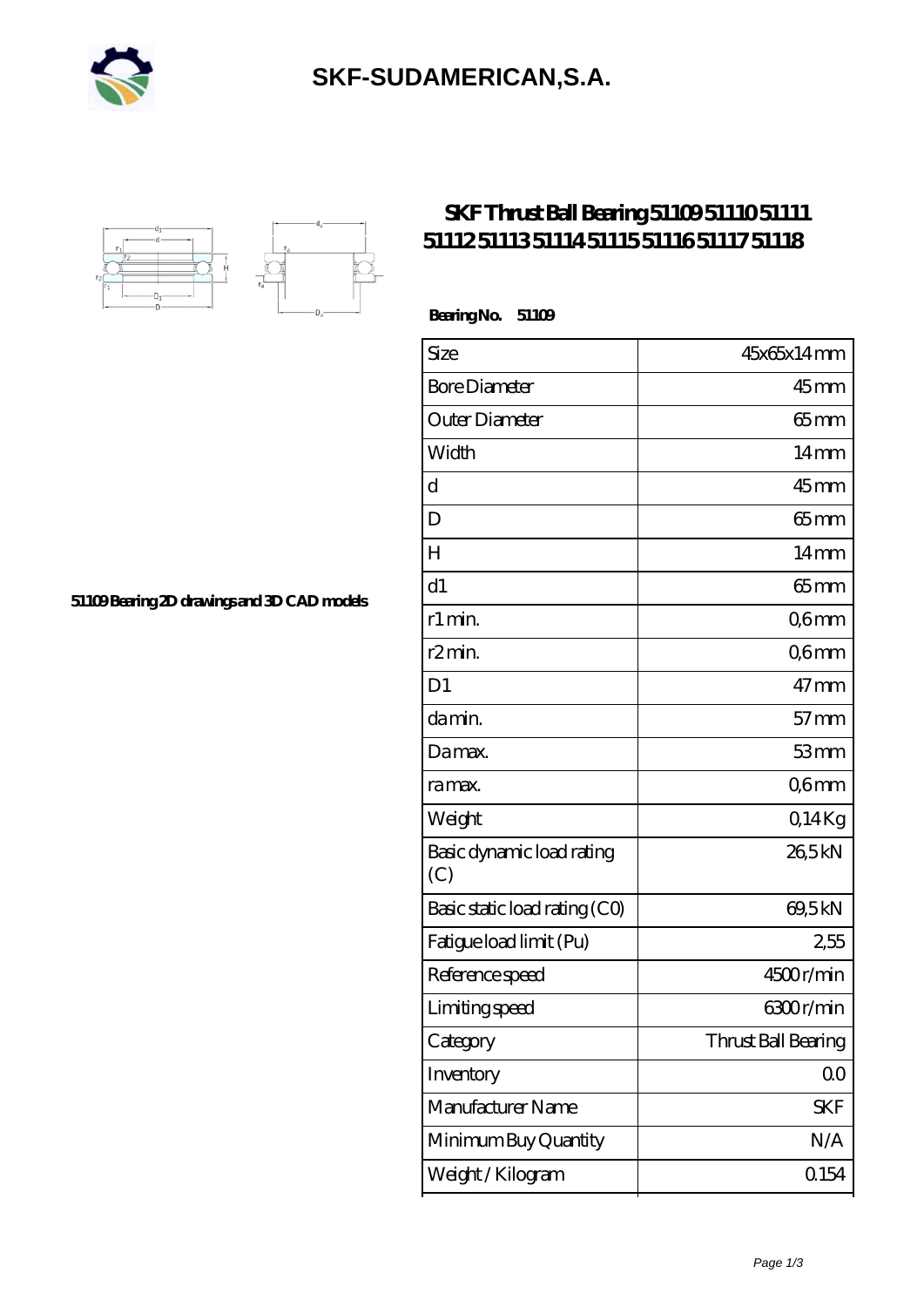

## **[SKF-SUDAMERICAN,S.A.](https://iblcheck.com)**

| Product Group                          | <b>BOO308</b>                                                                                                                                                      |
|----------------------------------------|--------------------------------------------------------------------------------------------------------------------------------------------------------------------|
| Rolling Element                        | <b>Ball Bearing</b>                                                                                                                                                |
| Thrust Bearing                         | Yes                                                                                                                                                                |
| Single or Double Direction             | Single Direction                                                                                                                                                   |
| <b>Banded</b>                          | No                                                                                                                                                                 |
| Cage Material                          | Steel                                                                                                                                                              |
| Precision Class                        | ABEC 1   ISO PO                                                                                                                                                    |
| Component Description                  | Roller Assembly Plus<br>Raceways                                                                                                                                   |
| <b>Other Features</b>                  | Single Row                                                                                                                                                         |
| Long Description                       | 45MM Bore 1; 47MM Bore<br>2, 65MM Outside Diameter;<br>14MM Height; Ball Bearing;<br>Single Direction; Not<br>Banded; Steel Cage; ABEC 1<br><b>ISO POPrecision</b> |
| Inch - Metric                          | Metric                                                                                                                                                             |
| Category                               | Thrust Ball Bearings                                                                                                                                               |
| <b>UNSPSC</b>                          | 31171507                                                                                                                                                           |
| Harmonized Tariff Code                 | 8482105008                                                                                                                                                         |
| Noun                                   | Bearing                                                                                                                                                            |
| <b>Keyword String</b>                  | <b>Ball Thrust</b>                                                                                                                                                 |
| Manufacturer URL                       | http://www.skf.com                                                                                                                                                 |
| Manufacturer Item Number               | 51109                                                                                                                                                              |
| Weight/LBS                             | 0339                                                                                                                                                               |
| Overall Height with<br>Aligning Washer | OInch   OMillimeter                                                                                                                                                |
| Outside Diameter                       | 2559Inch   65 Millimeter                                                                                                                                           |
| Height                                 | 0551 Inch   14 Millimeter                                                                                                                                          |
| Bore 2                                 | 1.85 Inch   47 Millimeter                                                                                                                                          |
| Bore 1                                 | 1.772Inch   45 Millimeter                                                                                                                                          |
| bore diameter:                         | $45$ mm                                                                                                                                                            |
| static load capacity.                  | 69.5kN                                                                                                                                                             |
| outside diameter:                      | 65mm                                                                                                                                                               |
|                                        |                                                                                                                                                                    |